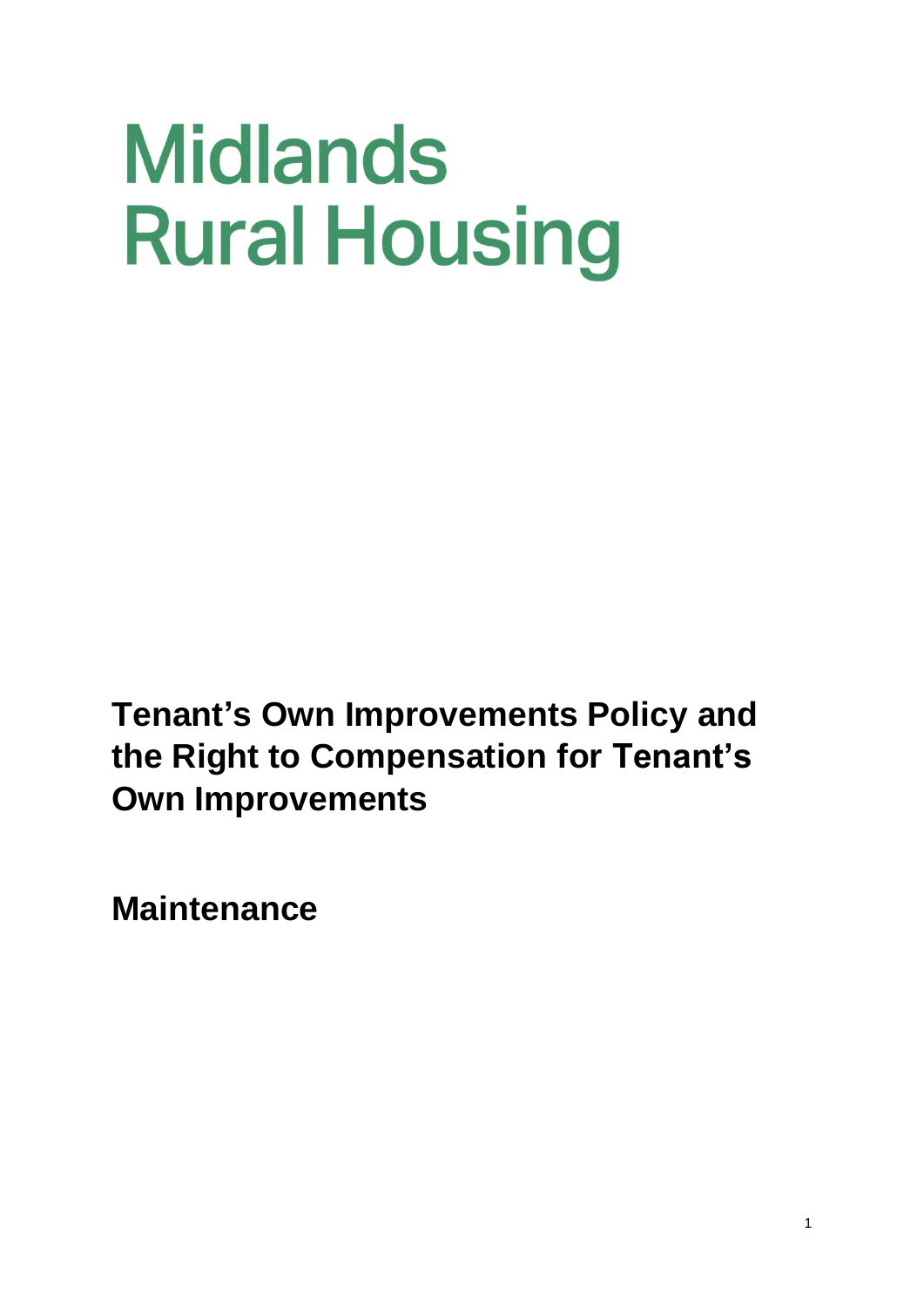| <b>Document Title</b>                                            | Tenant's Own Improvements Policy and the Right to<br>Compensation for Tenant's Own Improvements |  |
|------------------------------------------------------------------|-------------------------------------------------------------------------------------------------|--|
| <b>Version number</b>                                            |                                                                                                 |  |
| <b>Version date</b>                                              | 02/11/2021                                                                                      |  |
| <b>Author Title &amp;</b><br><b>Issuing</b><br><b>Department</b> | Maintenance and Contracts Manager, Maintenance Surveyor                                         |  |
| <b>Target Audience</b>                                           | <b>Residents and MRH staff</b>                                                                  |  |

| <b>Approved By</b> | Management Team<br><b>Resident Focus Group</b> |  |
|--------------------|------------------------------------------------|--|
| Date Approved      | March 2022                                     |  |
| <b>Review Date</b> | March 2025                                     |  |

| <b>Links to Regulatory</b><br>Standards-<br>Economic/<br><b>Consumer</b><br><b>Standards</b>                     |                                                                                                                                                                                                                                                                                                                       |
|------------------------------------------------------------------------------------------------------------------|-----------------------------------------------------------------------------------------------------------------------------------------------------------------------------------------------------------------------------------------------------------------------------------------------------------------------|
| <b>Outcomes for</b><br><b>Customers</b>                                                                          | Standardised policy with clear process                                                                                                                                                                                                                                                                                |
| How were tenants,<br>residents and<br>service users<br>involved in the<br>review/development<br>of this document | Involved tenants consulted on content and clarity<br>Policy published in resident newsletter                                                                                                                                                                                                                          |
| <b>Training Provision</b>                                                                                        | Department Managers will be responsible for cascading the policy<br>to their teams.                                                                                                                                                                                                                                   |
| Links to the<br><b>Business Plan</b>                                                                             | Provide high quality housing management services                                                                                                                                                                                                                                                                      |
| <b>Links to Key Values</b>                                                                                       | <b>Accountability:</b> The policy sets out the responsibilities of the<br>teams across The Association who are involved in administering<br>the policy.<br><b>Clarity:</b> The policy defines what is considered an own<br>improvement and what a resident needs to do to request<br>permission or claim compensation |

## **Version Control**

|  | Version   Revision   Author:<br><b>Date</b> | <b>Job Title</b> | <b>Change Description</b> |
|--|---------------------------------------------|------------------|---------------------------|
|  |                                             |                  |                           |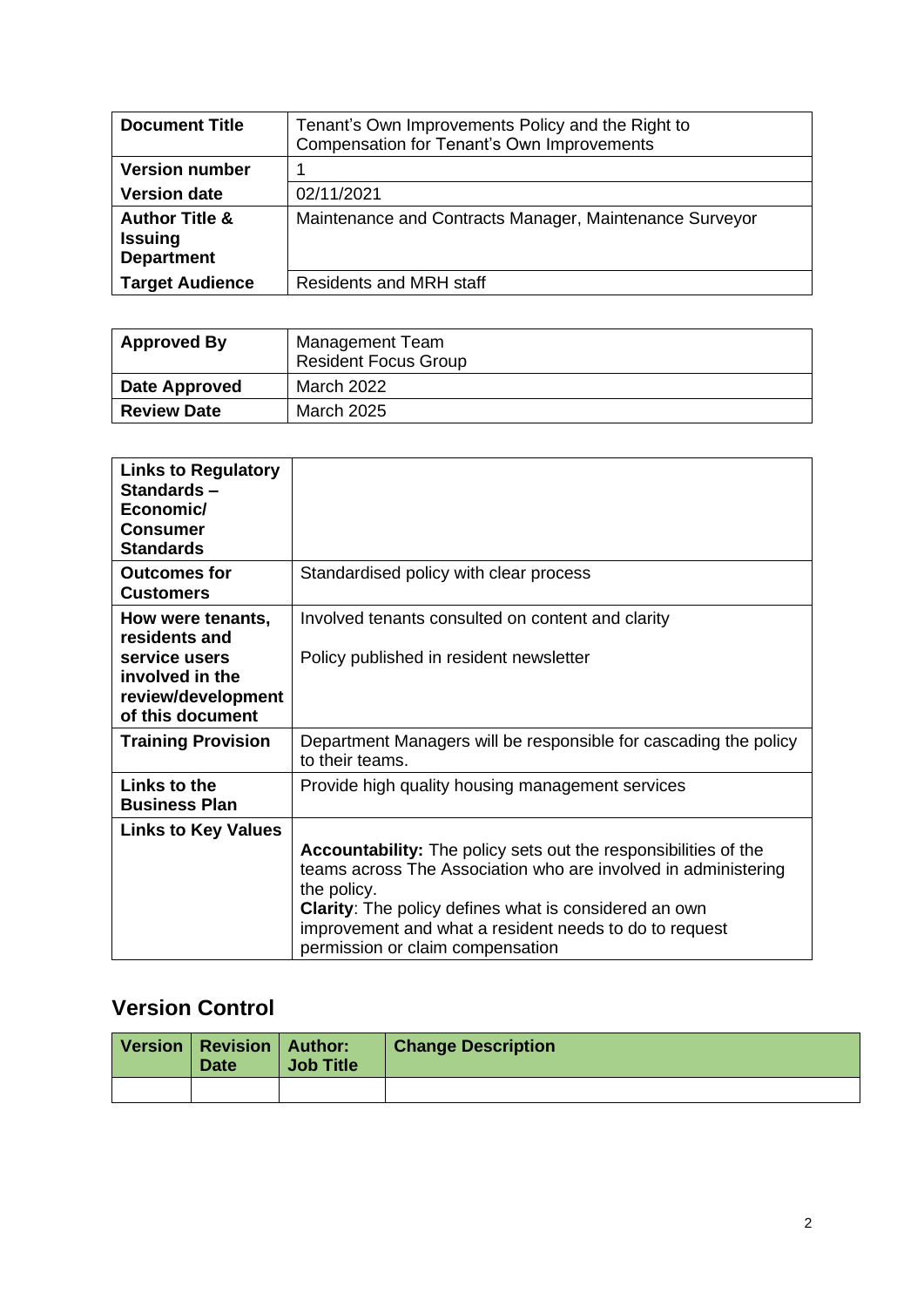## **1. Introduction**

- 1.1 Introduction to the topic.
- 1.2 The purpose of the policy.
- 1.3 Why MRH is issuing the policy.

# **2. Definitions and Scope**

2.1 Who the policy is targeted at and who the policy affects. This may expressly exclude certain groups of people or actions from the policy requirements. The scope is used to focus the policy on only the intended targets and avoid unintended consequences.

# **3. Specifics of the Policy**

3.1 This section will contain various sub-headings relating to the particular contents of the policy.

# **4. Implementation**

- 4.1 How will the policy be implemented, the approaches to be taken.
- 4.2 Which roles are responsible for carrying out the statements contained within the policy.

## **5. Responsibilities**

- 5.1 Which role/team is responsible for monitoring the effectiveness of the policy.
- 5.2 Which role/team is responsible for oversight and governance of the policy.

## **6. Associated Documents**

- ➢ Tenants Own Improvements Request Form:
	- o [www.leicestershirerha.org.uk/improvements](http://www.leicestershirerha.org.uk/improvements)
	- o [www.northamptonshirerha.org.uk/improvements](http://www.northamptonshirerha.org.uk/improvements)
	- o [www.peakdistrictrha.org.uk/improvements](http://www.peakdistrictrha.org.uk/improvements)
	- o [www.warwickshirerha.org.uk/improvements](http://www.warwickshirerha.org.uk/improvements)
- ➢ Compensation Claim Form:
	- o [www.leicestershirerha.org.uk/compensation-claim](http://www.leicestershirerha.org.uk/compensation-claim)
	- o [www.northamptonshirerha.org.uk/compensation-claim](http://www.northamptonshirerha.org.uk/compensation-claim)
	- o [www.peakdistrictrha.org.uk/compensation-claim](http://www.peakdistrictrha.org.uk/compensation-claim)
	- o [www.warwickshirerha.org.uk/compensation-claim](http://www.warwickshirerha.org.uk/compensation-claim)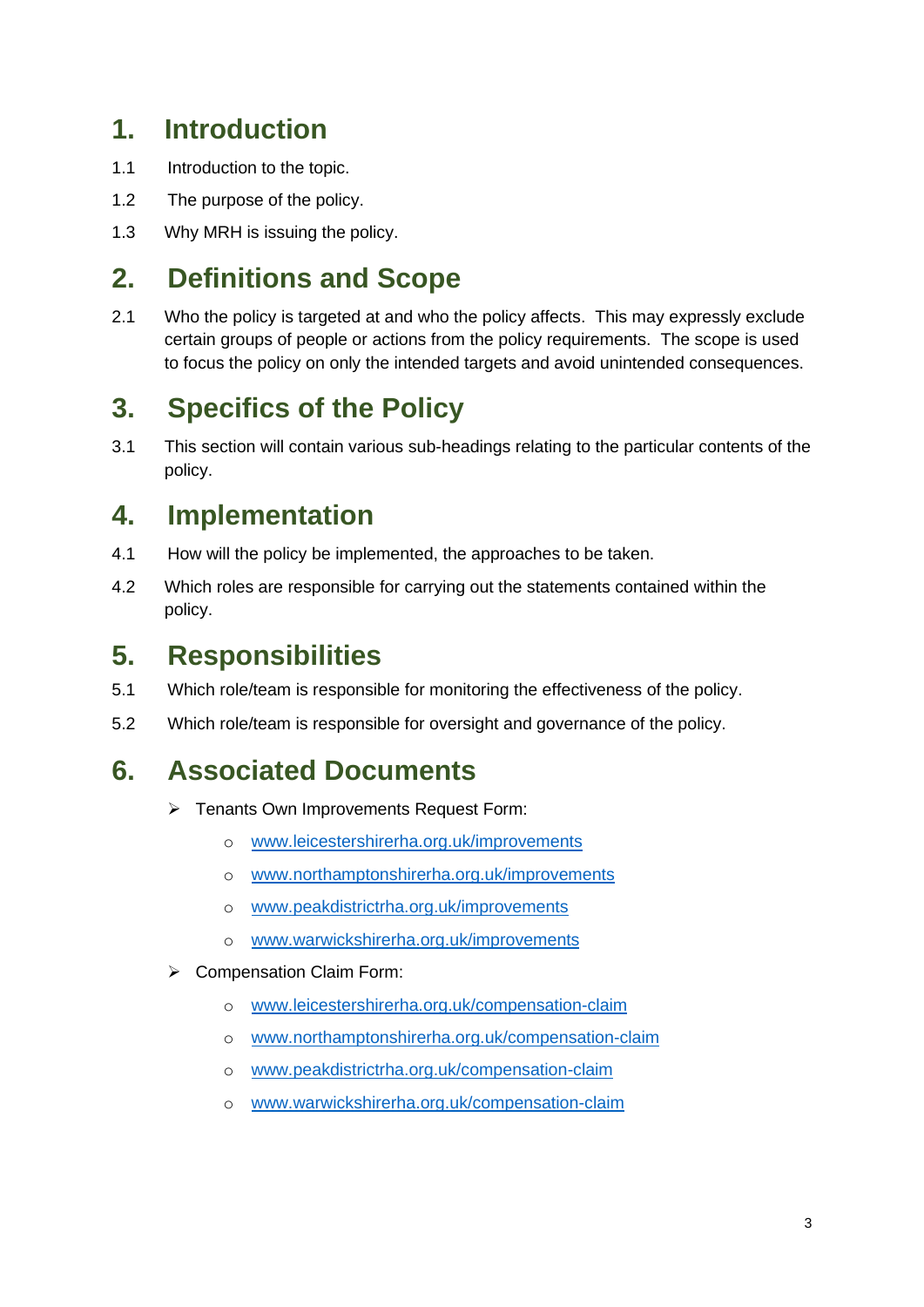# **1. Introduction**

- 1.1 This policy is designed to be a framework for the provision of procedures and guidelines of Tenant's Own Improvements and the Right to Compensation for Improvements (Sections 121 and 122 of the Leasehold Reform, Housing and Urban Development Act 1993).
- 1.2 The purpose of this policy is to define Tenant's Own Improvements, criteria for adoption of Tenant's Own Improvements and to clarify the Right to Compensation for Tenant's Own Improvements.
- 1.3 The Association is issuing this policy to provide clear guidance on Tenant's Own Improvements and the classifications which benefit under The Right to Compensation for Improvements.

# **2. Definitions and Scope**

2.1 This policy is a guide for residents and staff on Tenant's Own Improvements and the Right to Compensation for Tenant's Own Improvements. This policy affects residents of the Association's owned properties and is not retrospective. This policy does not apply to residents of properties managed by the Association on behalf of another owner.

# **3. Specifics of the Policy**

#### 3.1 **What is a Tenant's Own Improvement?**

A tenant's own improvement or alteration can consist of removing or altering any of The Association's fittings, removing or altering internal or external walls and fences. If an alteration or improvement is requested, then permission in writing must be sought before any alterations or additions are made to the property. Permission will not be granted if the tenant is in rent arrears or has not provided access for statutory inspections, such as an Asbestos survey.

If tenants carry out improvements or changes to the property or add any fixtures or fittings without our permission or are in breach of any planning or building control regulation, we may require them to put back the property to its original condition. Tenants will be responsible for arranging and paying for this. Alternatively, we may enter the property to carry out work to reinstate, and/or rectify any damage that may have been caused to the property or the building or adjacent property and charge the tenant for the costs of carrying out those works.

All works must be carried out to a good standard and by a competent person who is registered with the necessary regulatory body. Dependant on the scope of works, a property inspection may be carried out and all installations will be post inspected upon completion.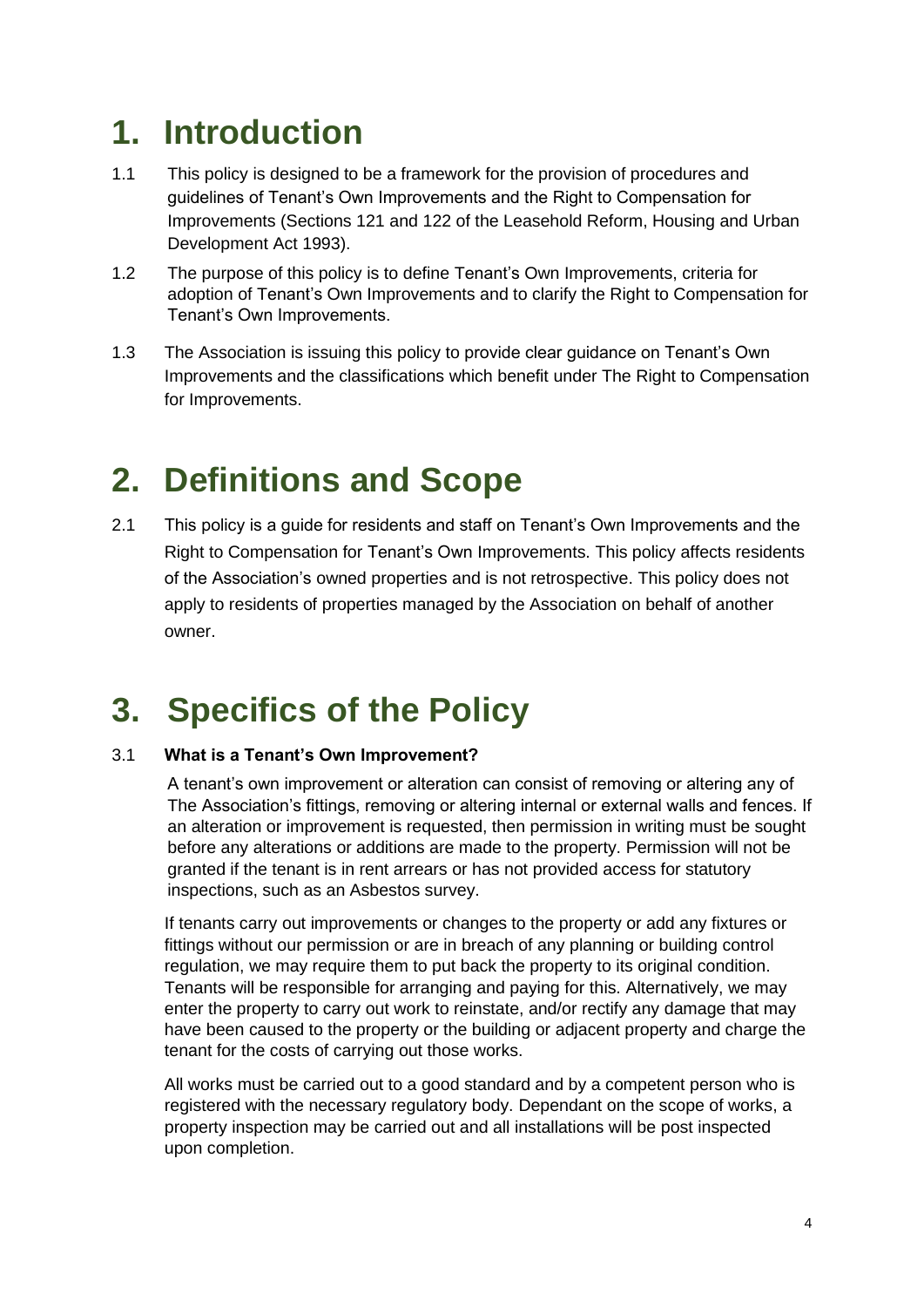When leaving the property, a tenant may be asked to return the property to The Association in its original condition if the improvement is not left behind/intact.

A tenant must also check with the Local Authority to see if there are any restrictive covenants on the development. Also, planning permission and Building Regulation requirements must be checked before requesting permission.

If an alteration has been made after permission has been given, a tenant may have the Right to Compensation for Improvements. Please see Section 3.5 contained in this document.

On receipt of a written permission request from a tenant, the tenant's own improvement will be carefully considered. If permission is granted, then a letter confirming this will be sent giving the tenant a period of 6 months to carry out such works. If permission is refused the tenant will be notified giving the reasons for refusal. It is the tenant's own responsibility to inform The Association once the improvement/s have been carried out, for records to be kept up to date. Any statutory certificates provided to the tenant should be forwarded to The Association and copies will be made and the original returned to the tenant.

#### 3.2 **Classifications of Tenant's Own Improvements (not definitive)**

The following are alterations, improvements and additions which may be applied for:

- Fencing, gates, sheds, decking and paving
- Aerials and satellite dishes
- **Paving**
- Water meters, smart meters
- External lights, internal lights, extra sockets
- **Conservatory**
- Relocation of thermostats
- Changing of internal doors
- Erection of a porch
- Any works which involve removing, fitting, or altering any part of the property or curtilage

#### 3.3 **Adopting Tenant's Own Improvements**

Upon a satisfactory post inspection being carried out, The Association will adopt the tenant's own improvement if the works have been carried out to an element that the Association already has a responsibility to maintain, but not to items such as sheds, aerials, and satellite dishes. If non-standard materials have been used, it may not be possible to replace them on a like for like basis. The procedure shown in Section 3.1 of this Policy must have been adhered to and all relevant terms must have been complied with before the works will be maintained.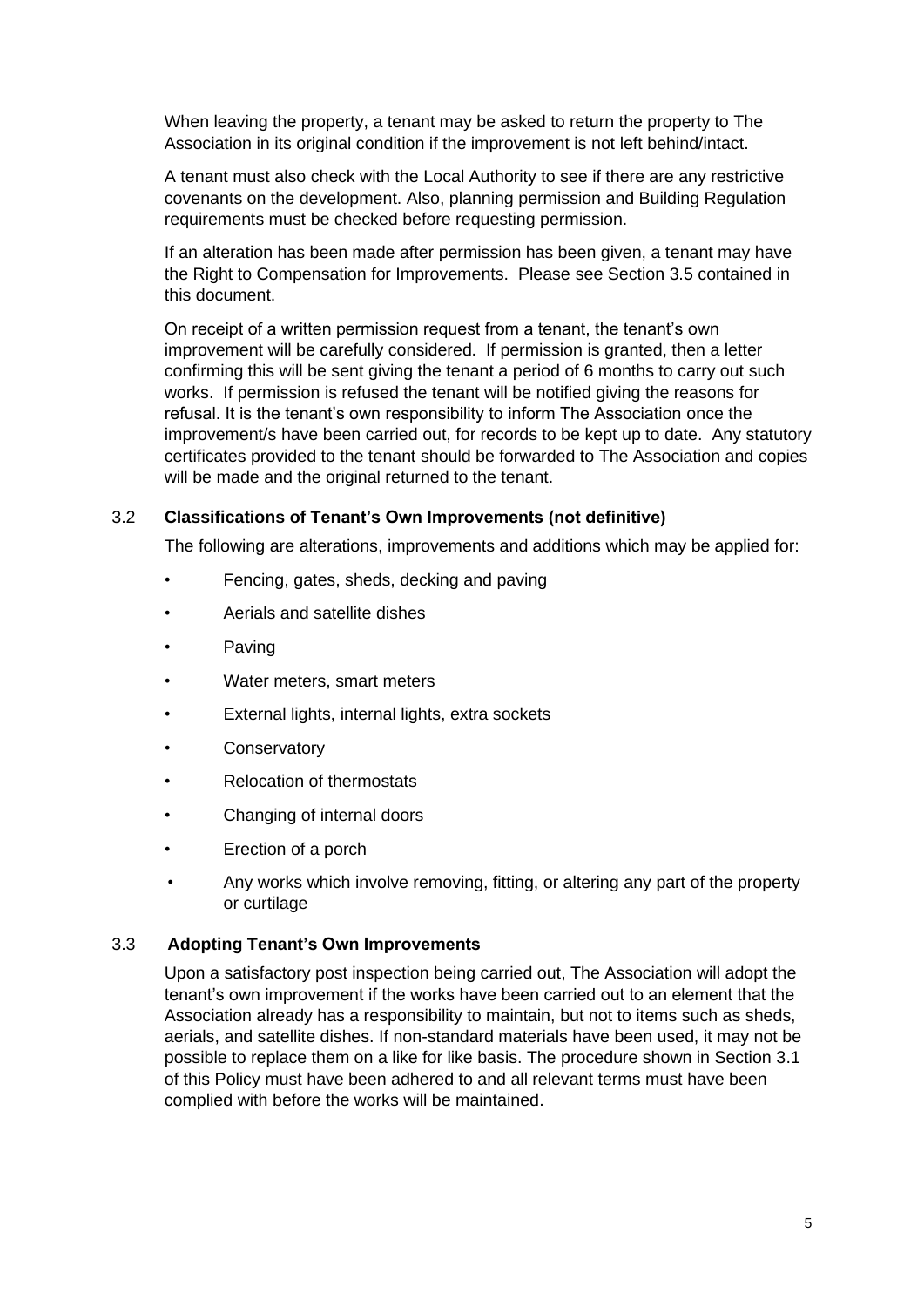#### 3.4 **How to Request Permission for Improvements or Alterations**

A request for permission can be submitted:

- $\triangleright$  online via the Association's website:
	- o [www.leicestershirerha.org.uk/improvements](http://www.leicestershirerha.org.uk/improvements)
	- o [www.northamptonshirerha.org.uk/improvements](http://www.northamptonshirerha.org.uk/improvements)
	- o [www.peakdistrictrha.org.uk/improvements](http://www.peakdistrictrha.org.uk/improvements)
	- o [www.warwickshirerha.org.uk/improvements](http://www.warwickshirerha.org.uk/improvements)
- ➢ via [myhomeonline](https://www.myhomeonline.org.uk/midsrur/www/dashboard)
- $\triangleright$  or a request form can be submitted via post.

A written response will be provided to outline the outcome of the request.

#### 3.5 **The Right to Compensation for Tenant's Own Improvements**

Tenants may be entitled to compensation at the end of their tenancy for the expenditure they have incurred in carrying out improvements to their home, provided the component is within the notional life detailed below. The works must have been formally authorised in writing by The Association and must have been inspected and approved following completion.

Only certain improvements qualify for compensation and the Association will have to confirm that the improvement is eligible for compensation at the end of the tenancy. The improvement must be of benefit to The Association and not affect the future letting and maintenance of the property. The following is a list of qualifying improvements and formula for calculating the amount of compensation. The notional life years match our standard replacement timescales in line with the Decent Homes standard.

| <b>Qualifying Improvement</b> |                                                     | <b>Notional Life (Years)</b> |
|-------------------------------|-----------------------------------------------------|------------------------------|
| $\bullet$                     | Bath, shower, wash hand basin, toilet               | 30                           |
| $\bullet$                     | New kitchen                                         | 20                           |
| $\bullet$                     | Space or water heating                              | 15                           |
| $\bullet$                     | Insulation of pipes, water tank or cylinder         | 15                           |
| $\bullet$                     | Double glazing or other external window replacement |                              |
|                               | or secondary glazing                                | 30                           |
|                               |                                                     |                              |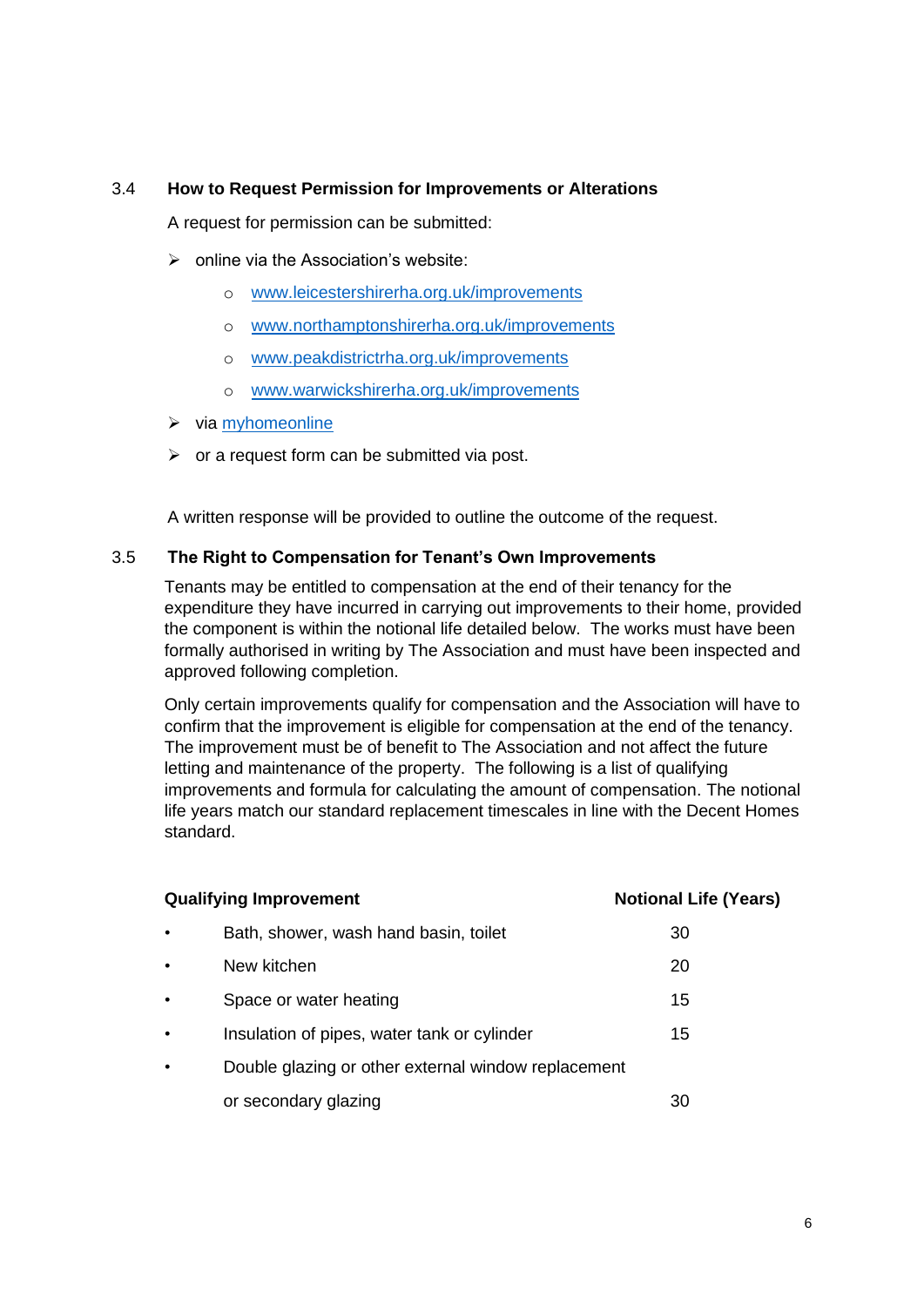To be eligible for compensation the tenant must submit the work invoice from the contractor and complete a Claim Form. The Association must be satisfied that the proposed works do not infringe any building or safety regulations. The tenant is responsible for obtaining all consents and permission and funding any legal or other fees relating to the improvement.

The people eligible to claim are:

- The tenant who made the improvement
- Anyone who became a joint tenant with the tenant who carried out the improvement
- A person succeeding to the tenancy on the death of the improving tenant
- Assignees who would have qualified to succeed to the tenancy if the improving tenant had died
- A spouse or former spouse or cohabiter to whom the tenancy was assigned or transferred by a court order following a relationship breakdown

Compensation is only payable when the tenant ends the tenancy. The claim for compensation must be made in writing between 28 days before the actual end of tenancy and 14 days after the tenancy has ended and must give The Association sufficient information to determine the claim. Any sum payable to the tenant will be deducted from any outstanding rent arrears or sundry debts before payment.

Compensation will not be paid if:

- Permission was not properly requested
- Workmanship was substandard or not carried out to the Association's requirements
- It is less than £50.00
- The tenant is evicted for a breach of tenancy
- The tenant has exercised a Right to Buy
- A new tenancy has been granted in the same dwelling (e.g. a joint tenancy has ended, and a new tenancy has been offered to one of the partners)
- The works were an improvement that The Association would not have carried out.

#### 3.6 **Compensation Calculator**

Compensation is calculated using a formula involving the notional life of the improvement and the original cost (receipts must be provided) or the amount that the Association would have paid at the time, whichever is the lesser. The formula for calculating the amount of compensation is: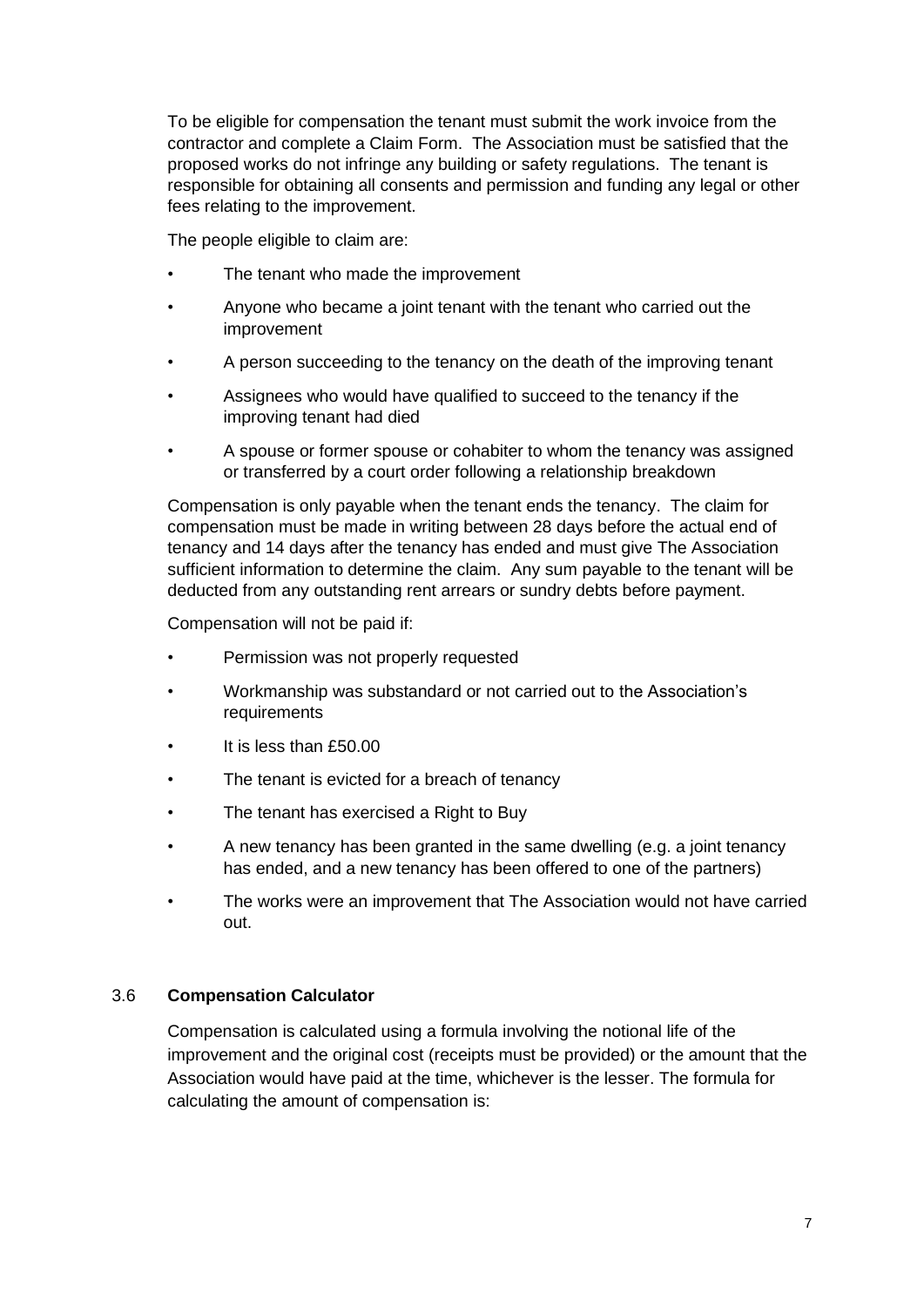#### *[C/N] x [N-Y]*

#### *C= Cost of the improvement (less any grant received)*

#### *N = Notional life of the improvement*

#### *Y= Number of complete years since the improvement was made (part years are rounded up)*

For example: a tenant spends £200.00 on installing a sink which has a notional life of 10 years. Compensation is claimed two years after the improvement was made. Therefore: £200.00[C]/10 years [N] [£20.00 per year] multiplied by 10 years [N] minus 2 years [Y] [8 years] which equals £160.00.

Compensation will not be paid if the formula produces an amount less than £50.00. The maximum award is £5,000. Payments can also be adjusted if undue wear and tear has been incurred or any other defects to the improvement exist at the end of the tenancy. If the tenancy has ended because of legal action by The Association, compensation is not payable.

#### 3.7 **How to Submit a Compensation Claim for Tenant's Own Improvements**

A claim for compensation can be submitted:

- ➢ online via the Association's website:
	- o [www.leicestershirerha.org.uk/compensation-claim](http://www.leicestershirerha.org.uk/compensation-claim)
	- o [www.northamptonshirerha.org.uk/compensation-claim](http://www.northamptonshirerha.org.uk/compensation-claim)
	- o [www.peakdistrictrha.org.uk/compensation-claim](http://www.peakdistrictrha.org.uk/compensation-claim)
	- o [www.warwickshirerha.org.uk/compensation-claim](http://www.warwickshirerha.org.uk/compensation-claim)
- ➢ via [myhomeonline](https://www.myhomeonline.org.uk/midsrur/www/dashboard)
- $\triangleright$  or a request form can be submitted via post.

A written response will be issued to outline the claim outcome and details of any compensation that has been awarded.

# **4. Implementation**

- 4.1 The policy will be implemented through the Tenant's Own Improvements and Right to Compensation procedure.
- 4.2 All staff will refer to the policy. Implementation of the policy will be done by the Maintenance Assistant and Maintenance Surveyors, with support from the Maintenance Manager.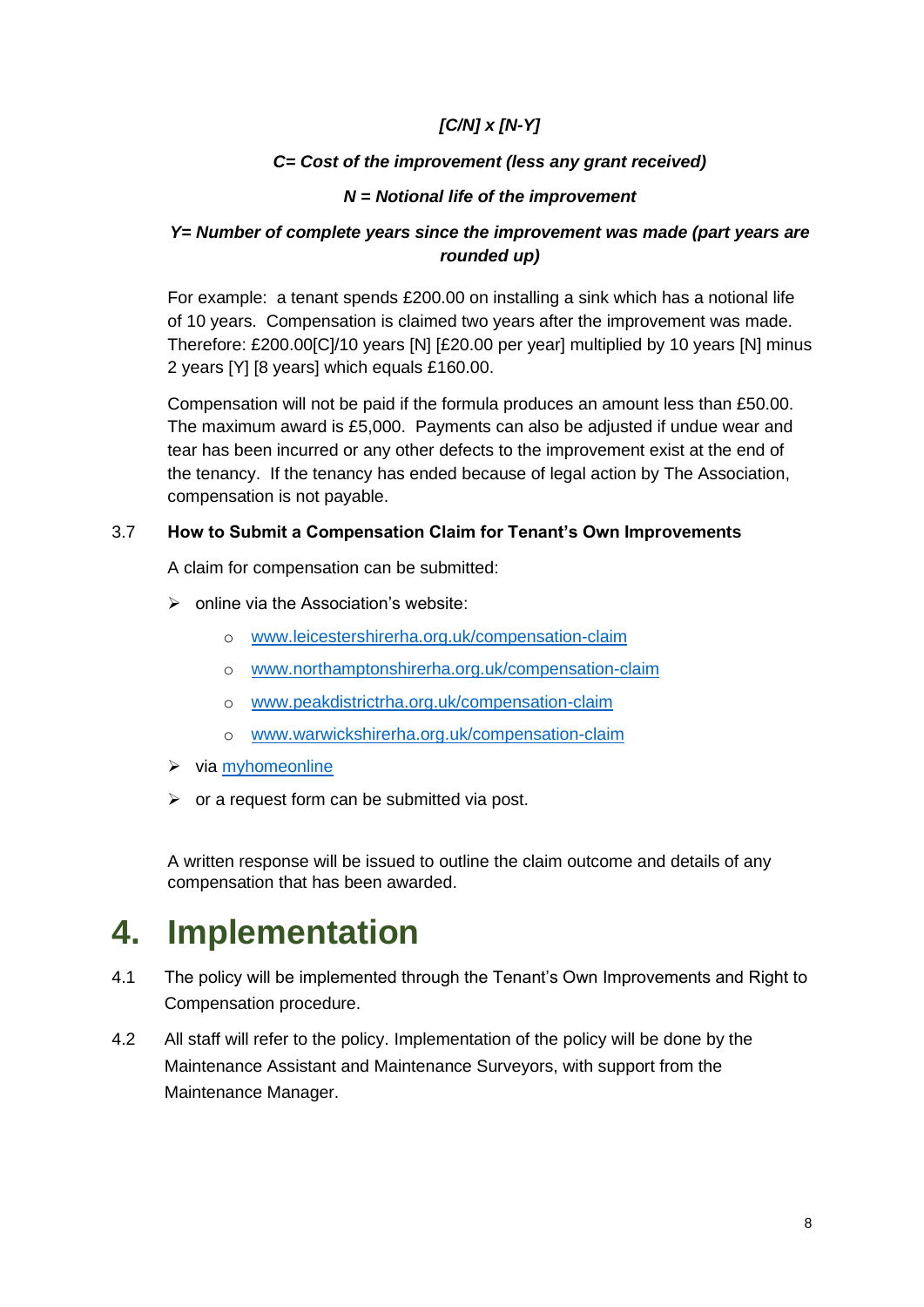# **5. Responsibilities**

- 5.1 The Maintenance Team is responsible for monitoring the effectiveness of the policy.
- 5.2 The Maintenance Team is responsible for oversight and governance of the policy.

# **6. Associated Documents**

- ➢ Tenants Own Improvements Request Form:
	- o [www.leicestershirerha.org.uk/improvements](http://www.leicestershirerha.org.uk/improvements)
	- o [www.northamptonshirerha.org.uk/improvements](http://www.northamptonshirerha.org.uk/improvements)
	- o [www.peakdistrictrha.org.uk/improvements](http://www.peakdistrictrha.org.uk/improvements)
	- o [www.warwickshirerha.org.uk/improvements](http://www.warwickshirerha.org.uk/improvements)
- ➢ Compensation Claim Form:
	- o [www.leicestershirerha.org.uk/compensation-claim](http://www.leicestershirerha.org.uk/compensation-claim)
	- o [www.northamptonshirerha.org.uk/compensation-claim](http://www.northamptonshirerha.org.uk/compensation-claim)
	- o [www.peakdistrictrha.org.uk/compensation-claim](http://www.peakdistrictrha.org.uk/compensation-claim)
	- o [www.warwickshirerha.org.uk/compensation-claim](http://www.warwickshirerha.org.uk/compensation-claim)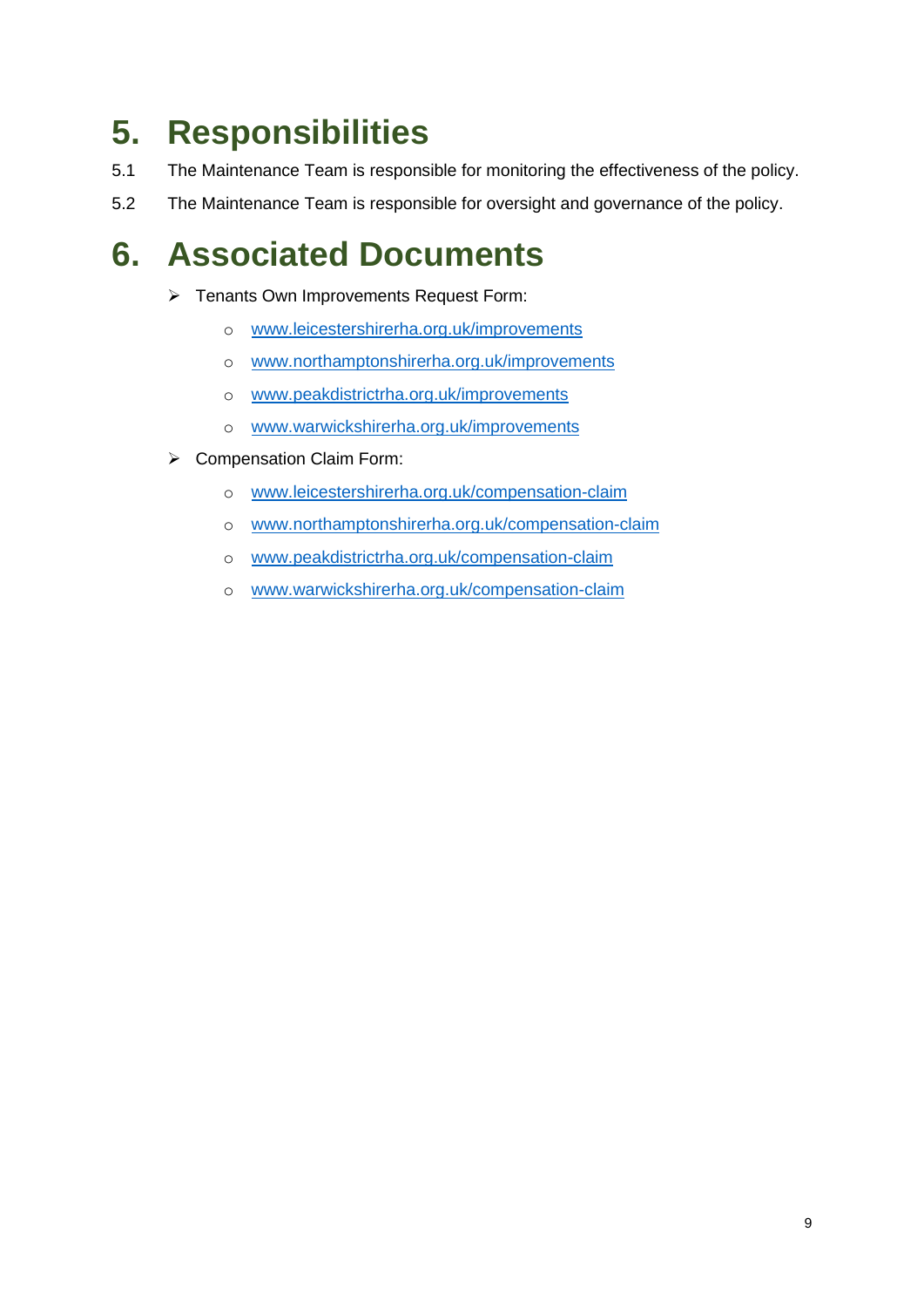### **Tenants Own Improvements Request Form**

This form is also available to complete on our website:

- o [www.leicestershirerha.org.uk/improvements](http://www.leicestershirerha.org.uk/improvements)
- o [www.northamptonshirerha.org.uk/improvements](http://www.northamptonshirerha.org.uk/improvements)
- o [www.peakdistrictrha.org.uk/improvements](http://www.peakdistrictrha.org.uk/improvements)
- o [www.warwickshirerha.org.uk/improvements](http://www.warwickshirerha.org.uk/improvements)

If you wish to make improvements, alterations, or additions to your home, you must obtain our written permission before starting the work.

If you need assistance completing this form, please ask us to help you. This form will be treated in the strictest confidence.

#### **1. Your Details**

| <b>Full Name:</b>                  |  |
|------------------------------------|--|
| <b>Address including Postcode:</b> |  |
| <b>Email Address:</b>              |  |
| <b>Telephone Number:</b>           |  |

**2. Are you a Rental Tenant or Shared Owner?**

**Rental Tenant Shared Owner**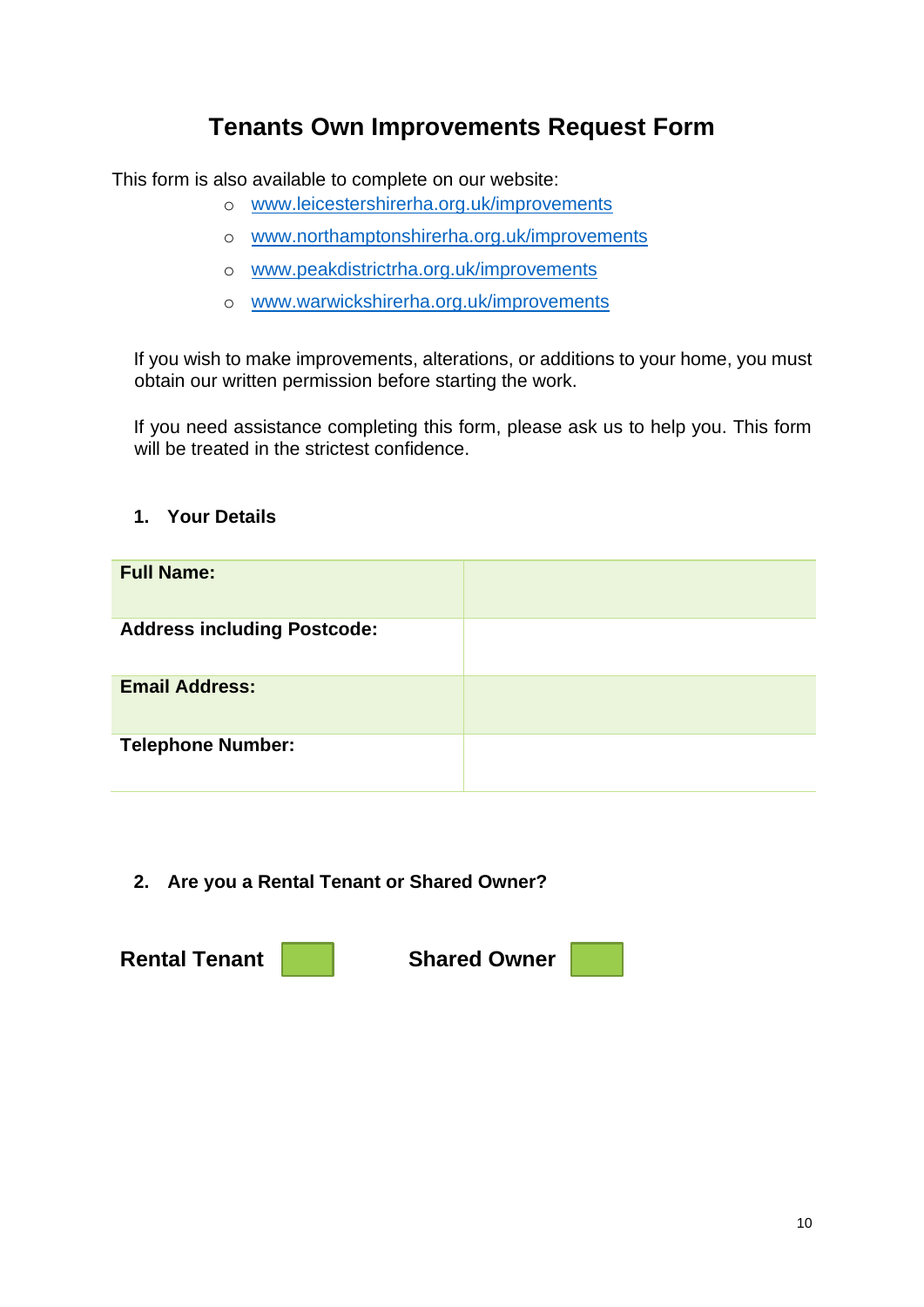#### **3. Description of Work to be Carried Out**

(continue on separate sheet if necessary)

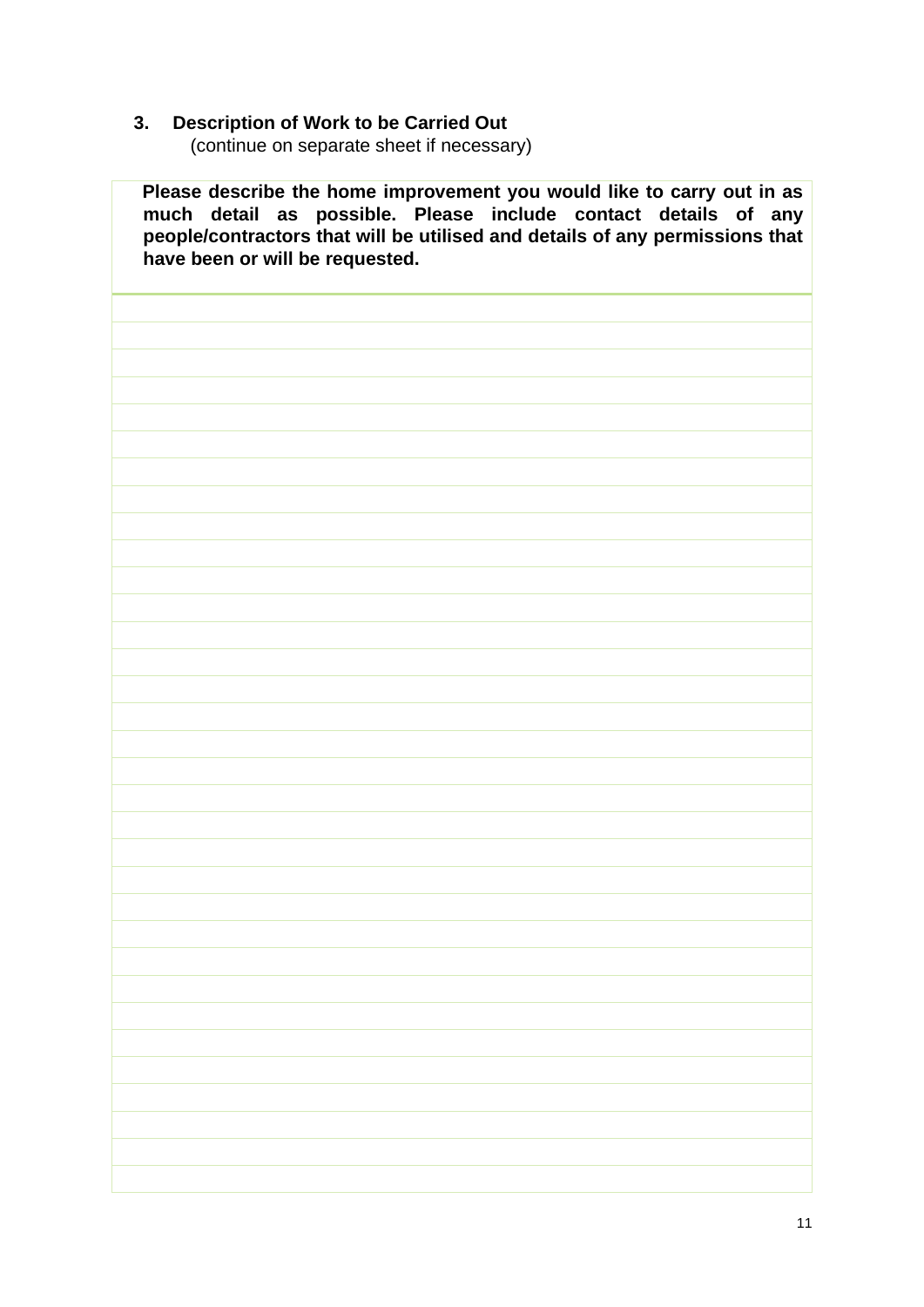**4. Will the work affect any electrical sockets, wiring or the fuse board?**

| <b>Yes</b>                   | <b>No</b> |
|------------------------------|-----------|
| If yes, please give details: |           |
|                              |           |
|                              |           |
|                              |           |
|                              |           |
|                              |           |
|                              |           |

**5. Will the work affect any gas pipework or gas appliances?**

| <b>Yes</b>                   | <b>No</b> |
|------------------------------|-----------|
| If yes, please give details: |           |
|                              |           |
|                              |           |
|                              |           |
|                              |           |
|                              |           |
|                              |           |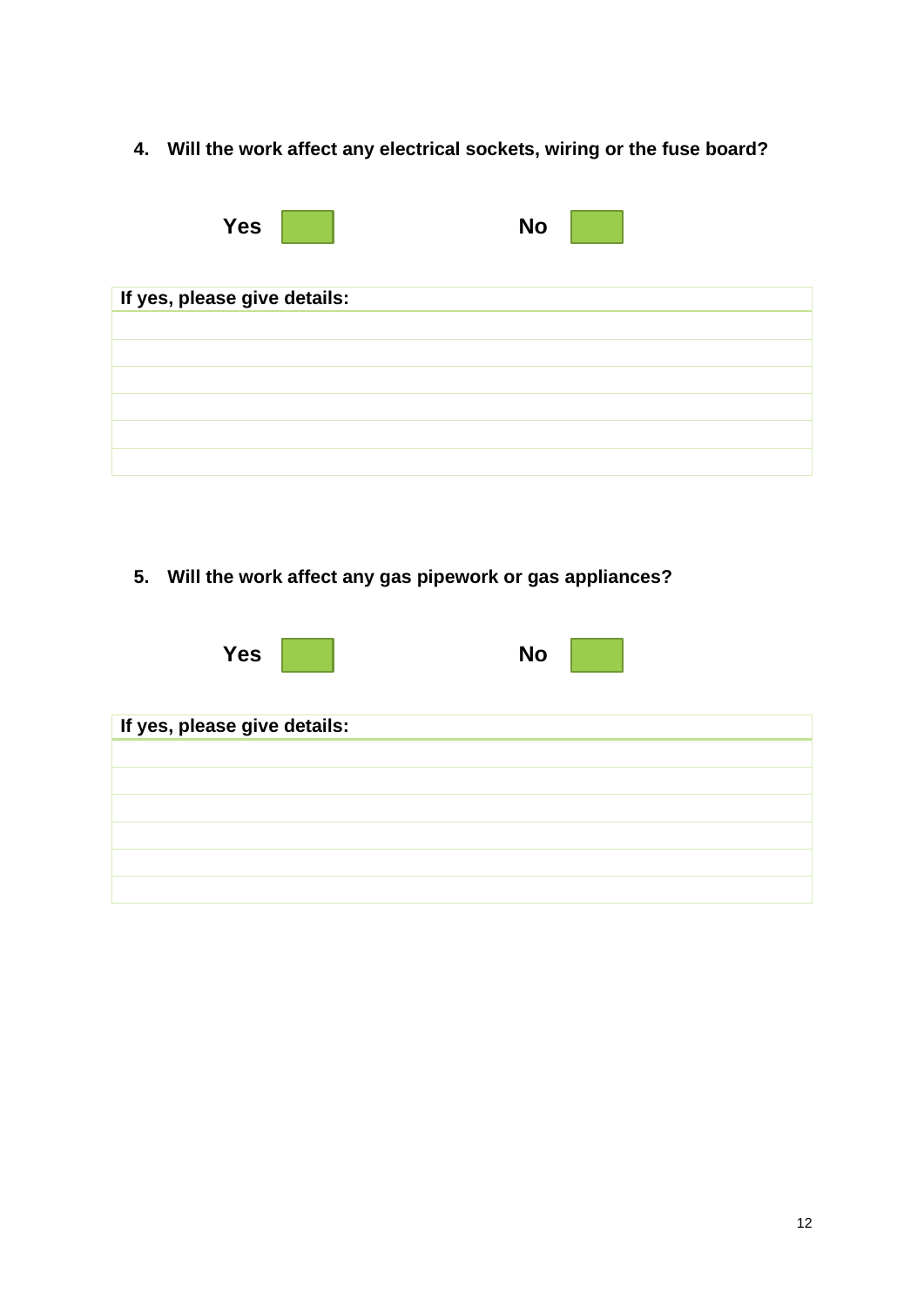**6. Have you checked whether you require planning permission or building control approval?**

| <b>Yes</b>                   | <b>No</b> |
|------------------------------|-----------|
| If yes, please give details: |           |
|                              |           |
|                              |           |
|                              |           |
|                              |           |
|                              |           |
|                              |           |

I declare the above information to be true

Your signature:

Date: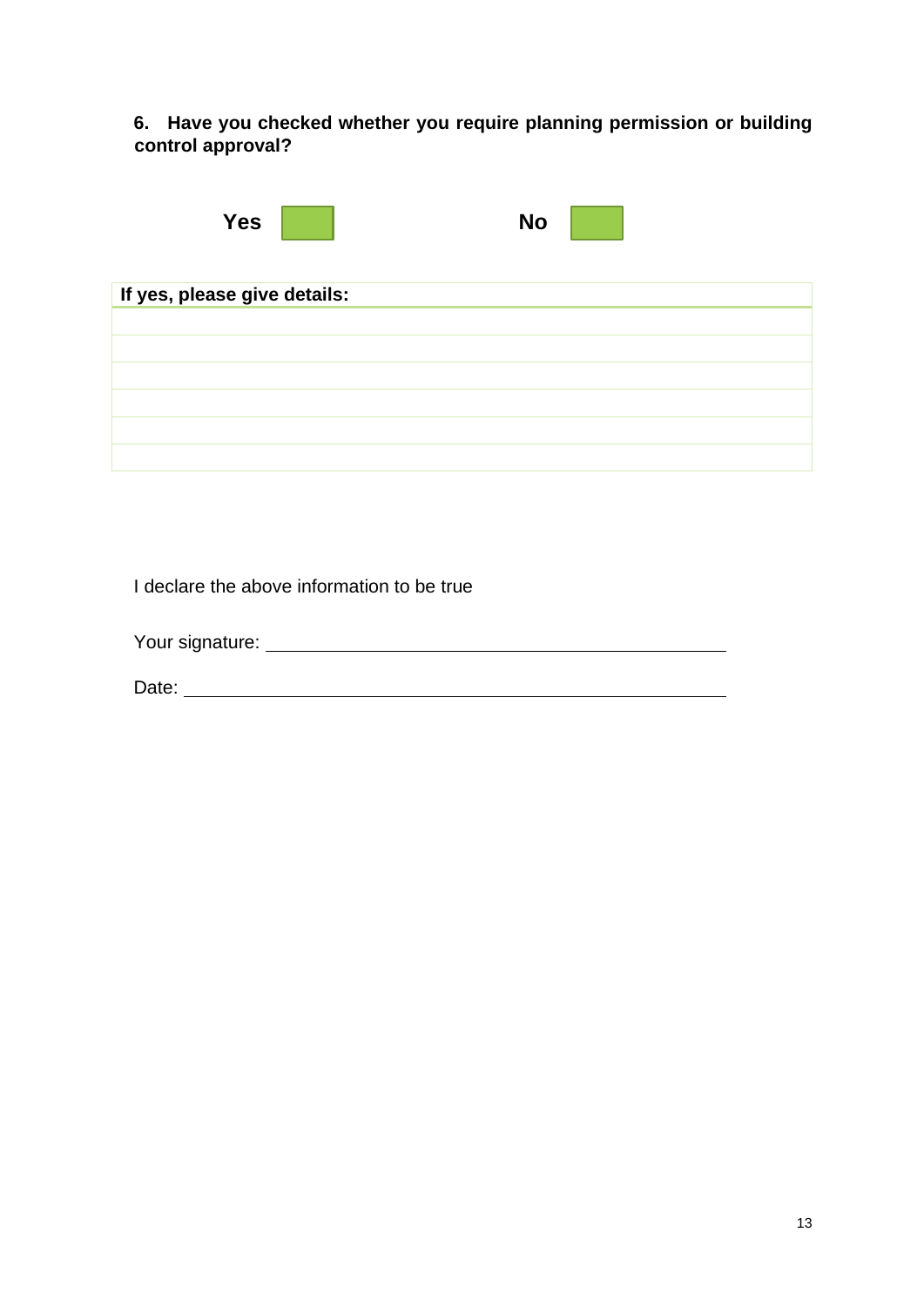## **Compensation Claim Form**

This form is also available to complete on our website:

- o [www.leicestershirerha.org.uk/compensation-claim](http://www.leicestershirerha.org.uk/compensation-claim)
- o [www.northamptonshirerha.org.uk/compensation-claim](http://www.northamptonshirerha.org.uk/compensation-claim)
- o [www.peakdistrictrha.org.uk/compensation-claim](http://www.peakdistrictrha.org.uk/compensation-claim)
- o [www.warwickshirerha.org.uk/compensation-claim](http://www.warwickshirerha.org.uk/compensation-claim)

If you think you are entitled to compensation for expenditure incurred improving your home, then please complete this form.

If you need assistance completing this form, please ask us to help you. This form will be treated in the strictest confidence.

#### **1. Your Details**

| <b>Full Name:</b>                  |  |
|------------------------------------|--|
| <b>Address including Postcode:</b> |  |
| <b>Email Address:</b>              |  |
| <b>Telephone Number:</b>           |  |

#### **2. Date of Work**

| Please provide the date works were |  |
|------------------------------------|--|
| completed:                         |  |
|                                    |  |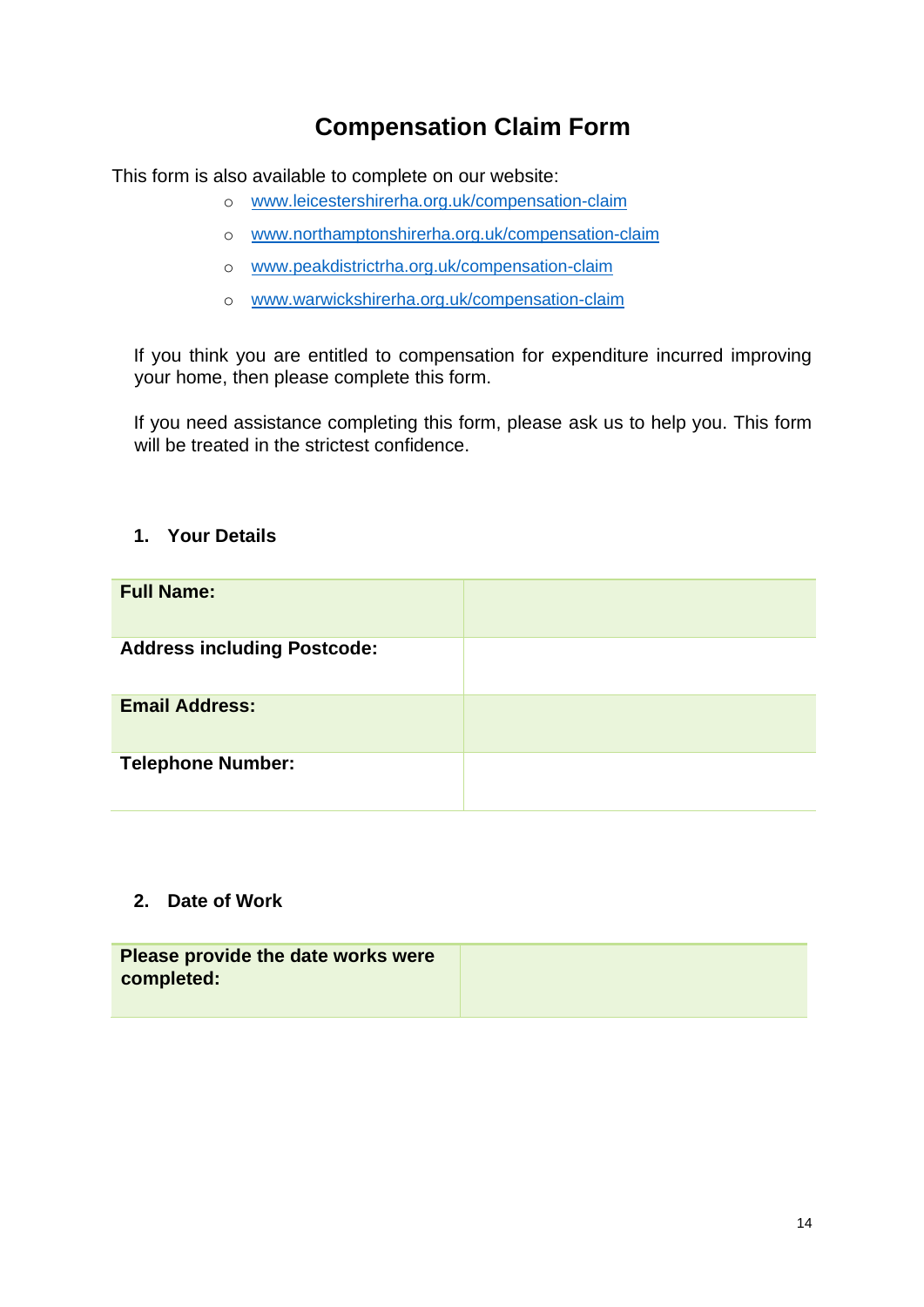#### **3. Description of Work Carried Out**

(continue on separate sheet if necessary)

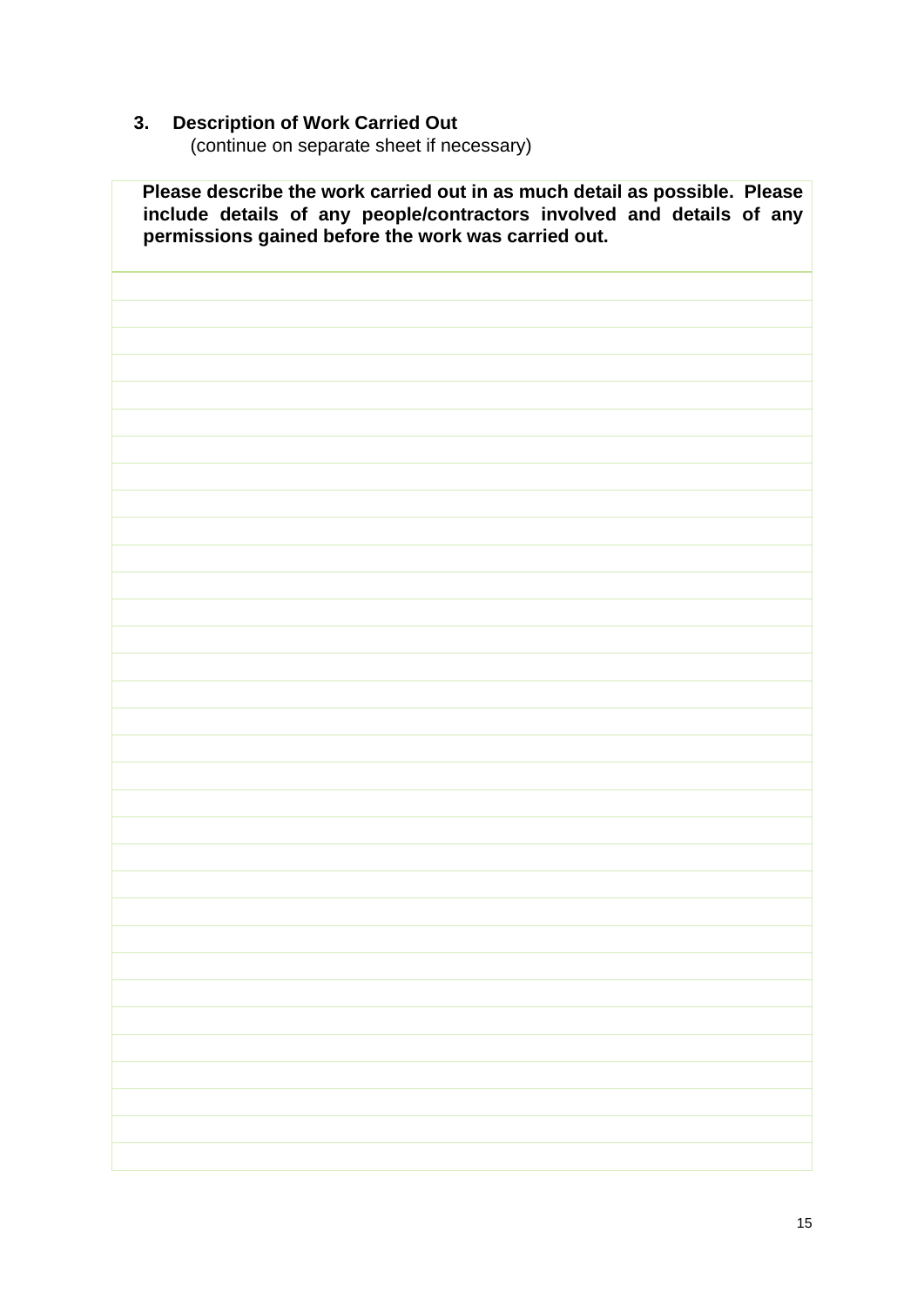#### **4. Evidence of Work**

(continue on separate sheet if necessary)

**being provided below. Please include relevant documentation such as receipts, copies of invoices, copies of any local authority permissions gained, copies of electrical/gas or other relevant certificates. Please also provide a copy of the permission letter provided by the Association to authorise the work before it took place.**

**Please attach photographs and evidence where possible and state what is**